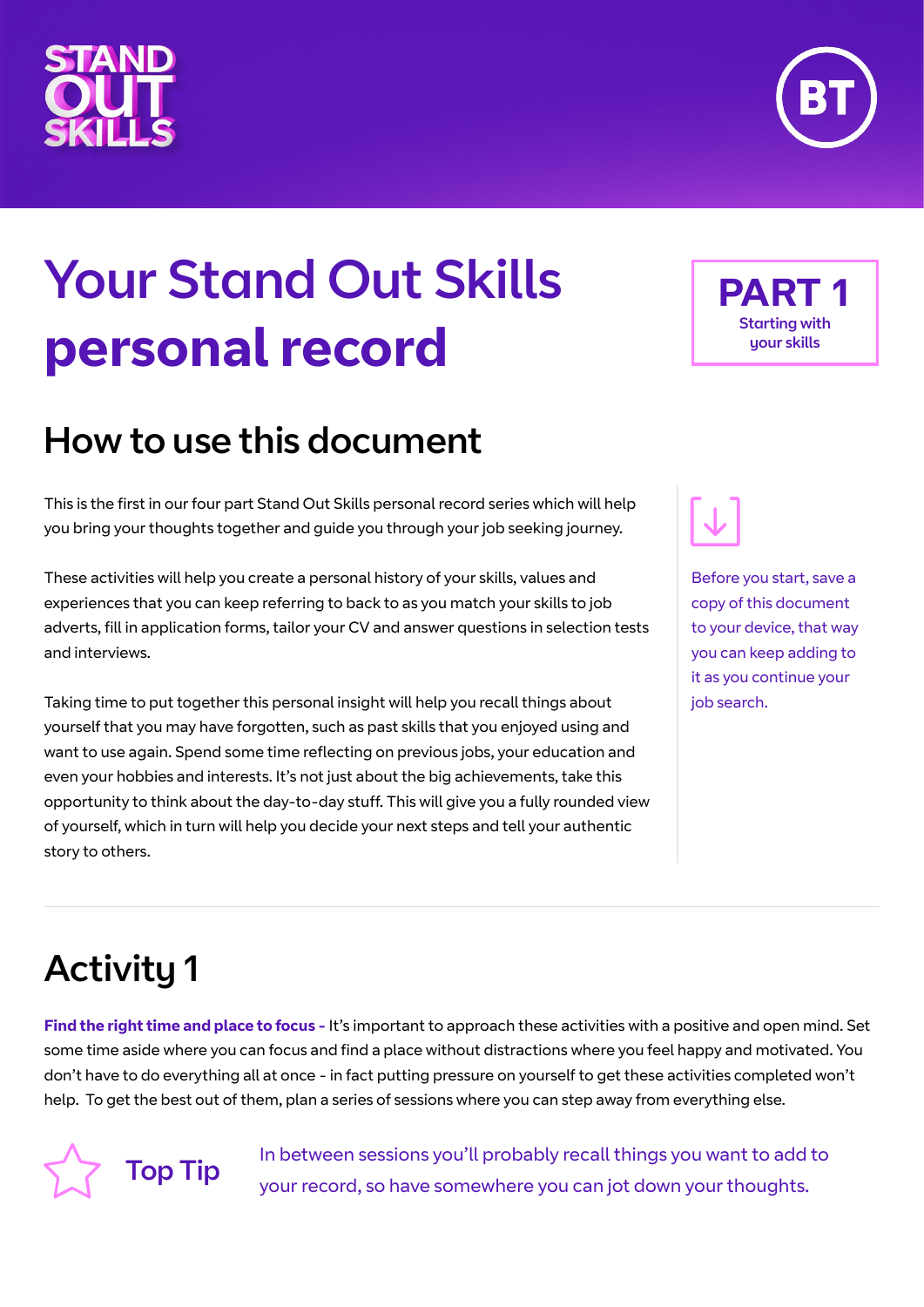



**Make a list of previous experiences, roles & achievements –** Start with paid/unpaid work then move onto other areas of your life such as parenting & caring, volunteering, qualifications from school/college/university & work, hobbies and awards.

### **Previous roles, positions and achievements: Experiences, skills and behaviours:**

# Edit  $\mathbb Z$  Edit



Think back as far as you can, you don't need to write these down in<br>
Top Tip<br>
Tip<br>
Tip<br>
Tip<br>
Tip order if you don't want to, it's more important to remember as much as you can.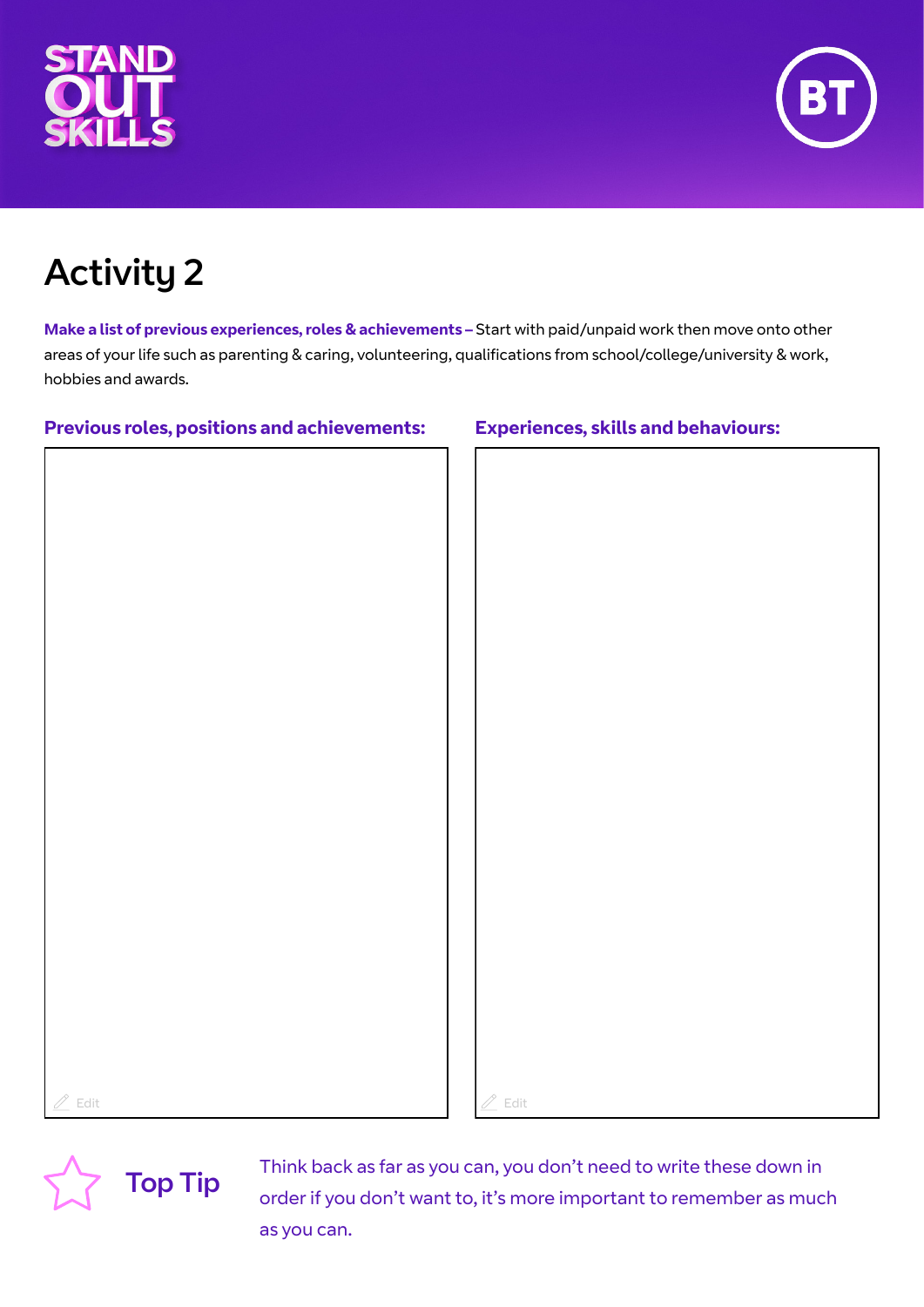



**List all the skills you have gained from these experiences –** Look at your list from activity 2 and think about all of the qualifications, skills & behaviours you used in that role or experience. By writing the skills next to each role you'll be able to see the skills you use regularly as well as those that you may have forgotten about. Be frank with yourself and write down both what you enjoyed and what you didn't but needed to do anyway.

### **Below is a list to help you think of ideas and get you started:**

### **Examples of soft skills you may have gained from your experiences**

- **• Active listening**
- **• Adaptability**
- **• Aiming high**
- **• Bouncing back (resilience)**
- **• Collaboration**
- **• Creativity**
- **• Critical thinking**
- **• Decision making**
- **• Empathy**
- **• Evaluating information**
- **• Flexibility**
- **• Leadership**
- **• Motivation**
- **• Patience**
- **• Persuasion**
- **• Problem solving**
- **• Public speaking**
- **• Relationship building**
- **• Teamwork**
- **• Time management**

### **Examples of hard skills you may have gained from qualifications & experiences**

- **• Animation**
- **• Audio production**
- **• Changing a fuse**
- **• Climbing or working at heights**
- **• Coding**
- **• Customer service**
- **• Cooking**
- **• First aid**
- **• Handling money**
- **• Health & safety**
- **• Heavy lifting**
- **• Foreign language skills**
- **• Mobile app development**
- **• Painting**
- **• User experience design**
- **• Video production**
- **• Writing**
- **• Duke of Edinburgh Award**
- **• Driving licence**
- **• Grade 3 guitar**



You need both hard and soft skills to succeed in most jobs. Hard skills are related to technical knowledge and training while soft skills are personality traits and behaviours.

**You can learn and develop both kinds of skills.** 

Once you've started your list ask your trusted friends, family and<br>
Top Tip colleagues to look over it to see if you've missed anything, they may see things in you that you don't see in yourself.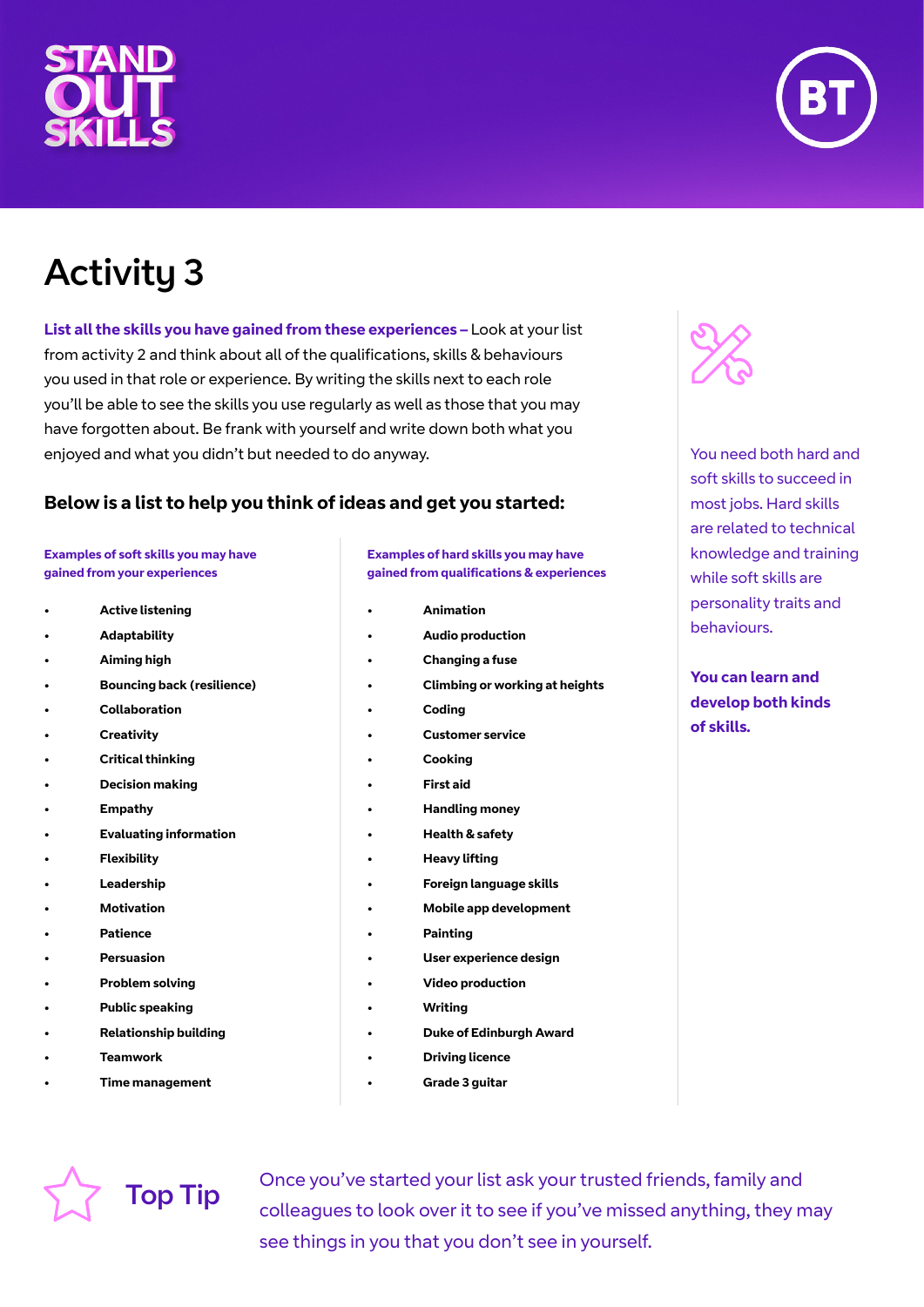



**Time to think about your values –** Values are the things you believe to be important and the principles that guide your behaviour. Whether it's through your application, interview or viewing your social media posts and profiles, employers will want to know that you share similar values. Knowing your own values will also help you help you judge the values of an employer to decide if you want to work in their organisation. Read through this list and mark the ones that apply to you or add your own.

| <b>Authenticity</b> |   | <b>Adventure</b>       |    | Autonomy               |   |
|---------------------|---|------------------------|----|------------------------|---|
| <b>Beauty</b>       |   | <b>Authority</b>       |    | <b>Balance</b>         |   |
| Competency          | □ | <b>Compassion</b>      | □  | Citizenship            |   |
| <b>Faith</b>        |   | <b>Challenge</b>       | □  | <b>Community</b>       |   |
|                     |   |                        |    |                        |   |
| <b>Honesty</b>      |   | <b>Creativity</b>      | П  | <b>Determination</b>   |   |
| Knowledge           | ш | <b>Curiosity</b>       | L. | <b>Fairness</b>        |   |
| <b>Openness</b>     | П | <b>Friendships</b>     | П  | Growth                 |   |
| Reputation          | п | <b>Fun</b>             |    | <b>Happiness</b>       |   |
| <b>Stability</b>    |   | <b>Influence</b>       |    | <b>Justice</b>         |   |
| <b>Achievement</b>  |   | <b>Inner Harmony</b>   | ш  | <b>Kindness</b>        |   |
| <b>Boldness</b>     |   | Learning               | L. | <b>Loyalty</b>         |   |
| <b>Contribution</b> |   | Love                   |    | <b>Meaningful Work</b> | П |
| <b>Fame</b>         |   | Peace                  |    | <b>Popularity</b>      |   |
| <b>Humour</b>       |   | <b>Pleasure</b>        |    | Recognition            |   |
| Leadership          |   | <b>Responsibility</b>  | П  | <b>Service</b>         |   |
| <b>Optimism</b>     |   | <b>Security</b>        |    | <b>Spirituality</b>    |   |
| <b>Respect</b>      |   | <b>Status</b>          |    | <b>Wealth</b>          |   |
| <b>Success</b>      |   | <b>Trustworthiness</b> |    | Wisdom                 |   |
|                     |   |                        |    |                        |   |

 $\mathbb Z$  Click the boxes to tick

### **Other Values you hold:**

Edit

Now you've identified your values, use them in all of the written and<br>
Top Tip<br>
Now you've identified your values, use them in all of the written and verbal parts of your job application to show employers what you care about and will bring to the role.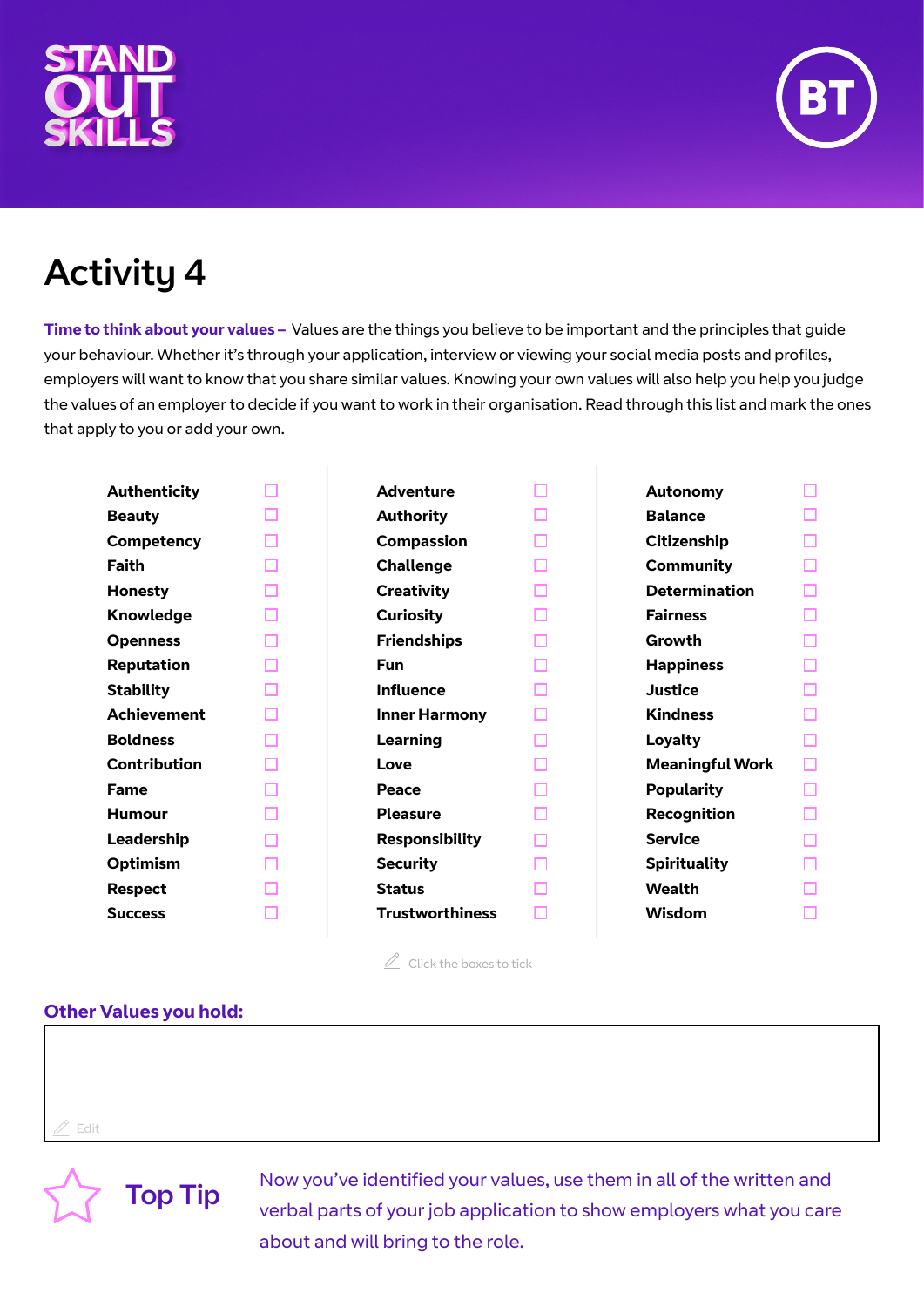



**What is it you're looking for? –** A regular income to pay the bills is the most basic answer to this question. But you'll also have other things to consider and prioritise around you home life.

### **Take some time to consider what's important to you by asking yourself the following questions:**

### **Where in the world do you want to work?**

(From home/locally/nationally/internationally)

Edit

### **What must be nearby your place of work?**

(Shops, entertainment, car park, public transport etc)

Edit

### **What industries are you interested in & why?**



### **Are you willing to do manual labour?**

(E.g. cleaning, lifting, fruit and vegetable picking, shelf stocking)

Edit

### **Do you want to work with adults, children or animals?**



### **Are you able to drive and do you want a job where you spend a lot of time driving?**

# Edit

### Edit

**Would you be open to moving to where the work is?**

### **What type of contract are you looking for?**

(Permanent or casual/ full or part time/ weekdays, weekends, evenings)

Edit

### **Do you want to work inside or outside or a bit of both?**

Edit

### **What type of contract are you looking for?**

(Permanent or casual/ full or part time/ weekdays, weekends, evenings)

Edit

### **Are you comfortable with a job where you have responsibilities that may require you to work outside of your core hours?**

Edit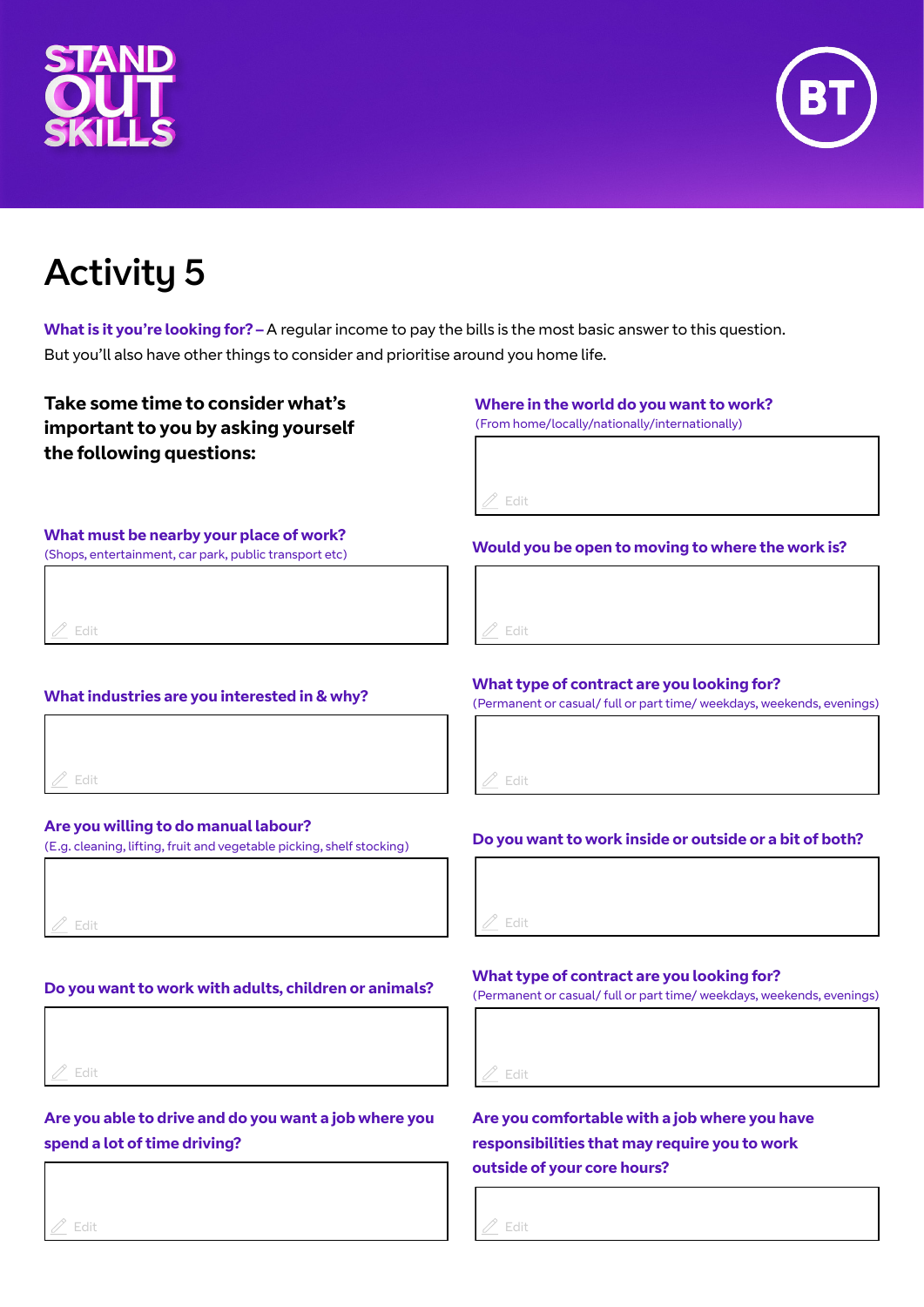



### **What are you looking for from a job?**

Think about the following, rank them from **1 – 7** and then list why you have put them in the order that you have:

|                                  | <b>Rank</b> | Why?       |
|----------------------------------|-------------|------------|
| Using your skills                |             |            |
| Learning new skills              |             |            |
| Location                         |             |            |
| Company values<br>and reputation |             |            |
| Perks including salary           |             |            |
| Good work/life balance           |             |            |
| The chance for promotion         |             | Edit<br>Ï. |

**Top Tip** Where you are now isn't always where you'll be. Try and think outside<br>the box and have an open mind about the possibilities of what a job w the box and have an open mind about the possibilities of what a job will mean in the future when thinking about what you're looking for.

## Activity 6

**What skills are in demand right now? -** Now that you've considered your priorities go back to day 2 and day 3 of Stand Out Skills and listen to the tips and advice that LinkedIn experts and BT Consumer CEO Marc Allera give about the jobs and skills that employers are looking for right now. Think about the jobs and skills that you're interested in and add these to your personal record.



Have somewhere to write or type notes so you can record the advice<br> **Top Tip** that stands out to you.